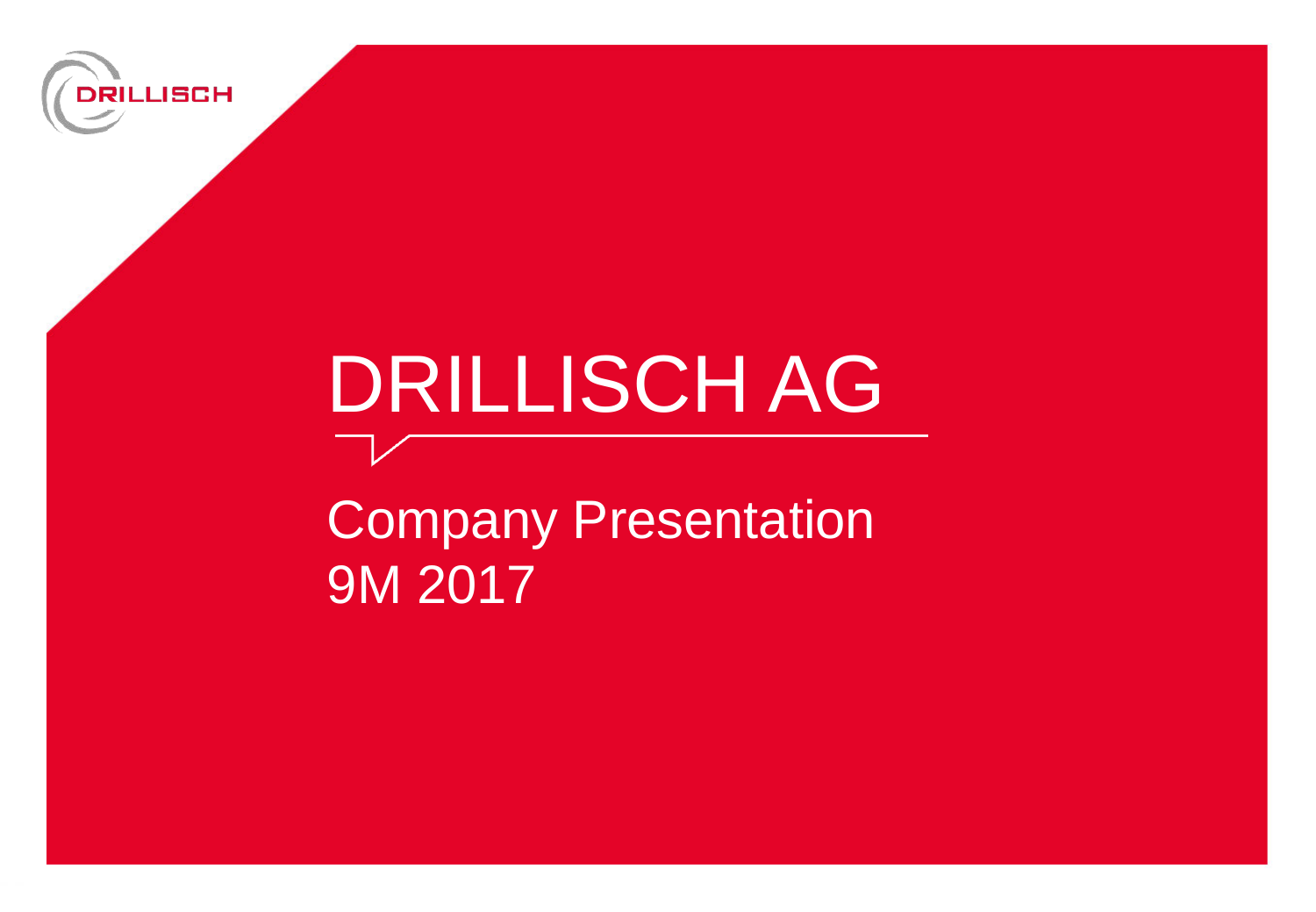

#### **This presentation contains statements and forecasts related to future developments; they express the current assessments of the Drillisch AG management.**

These assessments and statements may be subject to changes and/or uncertain general conditions which, in the majority of cases, are difficult to predict and are beyond the control of Drillisch AG.

In the event of changes in these general conditions, Drillisch AG does not assume any obligation to publish the information on which these assessments and statements are based or to publish any revisions of this information.

#### **Drillisch AG**

Investor Relations

Wilhelm-Röntgen-Strasse 1–5

D–63477 Maintal

**Contact** Phone: + 49 (0) 61 81 / 412 218 Internet: [www.drillisch.de](http://www.drillisch.de/) Email: ir@drillisch.de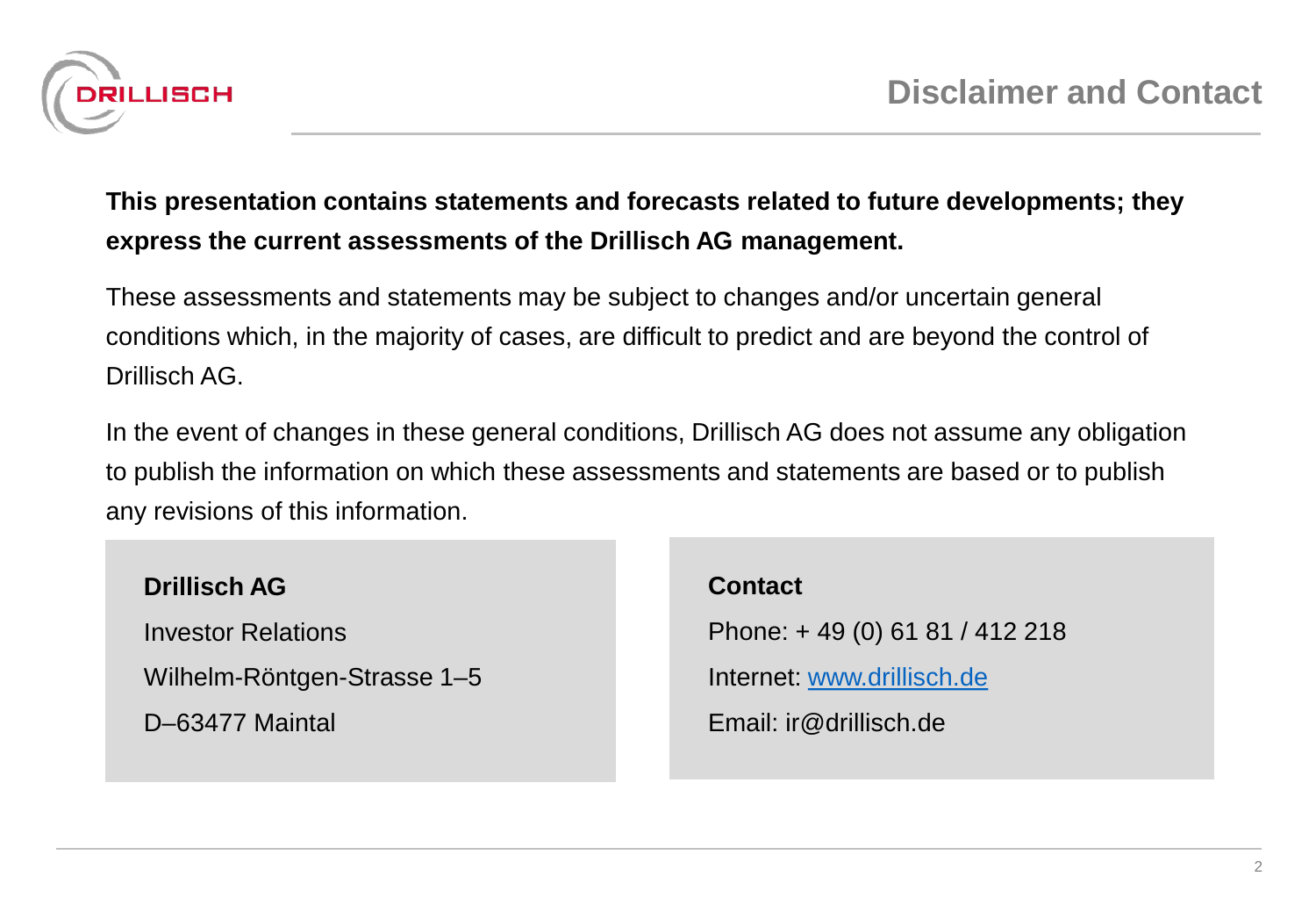

In accordance with the IFRS (cf. IFRS 3, no. 6), the acquisition of the shares of 1&1 stock by Drillisch is to be classified as a reverse acquisition. In the accounting, it is assumed that 1&1, the economic acquiree, has acquired the shares of Drillisch stock. Consequently, the previous Drillisch Group as the acquired company is included in the consolidated financial statements only proportionately for the period from the moment at which control is obtained.

In the report per 30 September 2017, the business of Drillisch is disclosed for one month only. The business of 1&1, on the other hand, is disclosed as the values for the full 9 months of the period. The consequence is that there is no longer any comparability of the balance sheet and comprehensive income statement of previous Drillisch financial statements, and in future the accounting principles of 1&1 must be applied. The date of the registration of Capital Increase II in the Commercial Register, 8 September 2017, is simultaneously the acquisition date.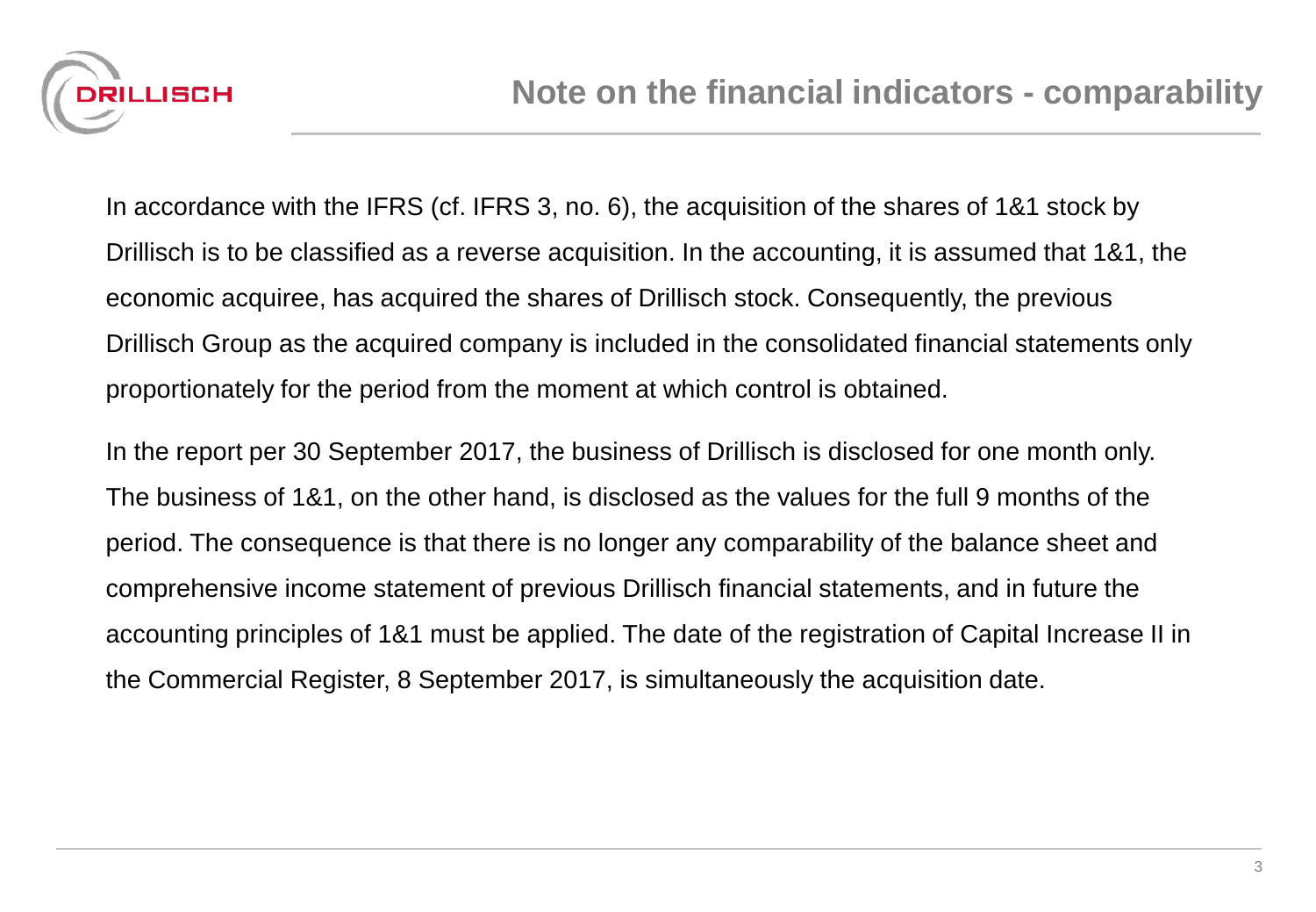

**Agenda**

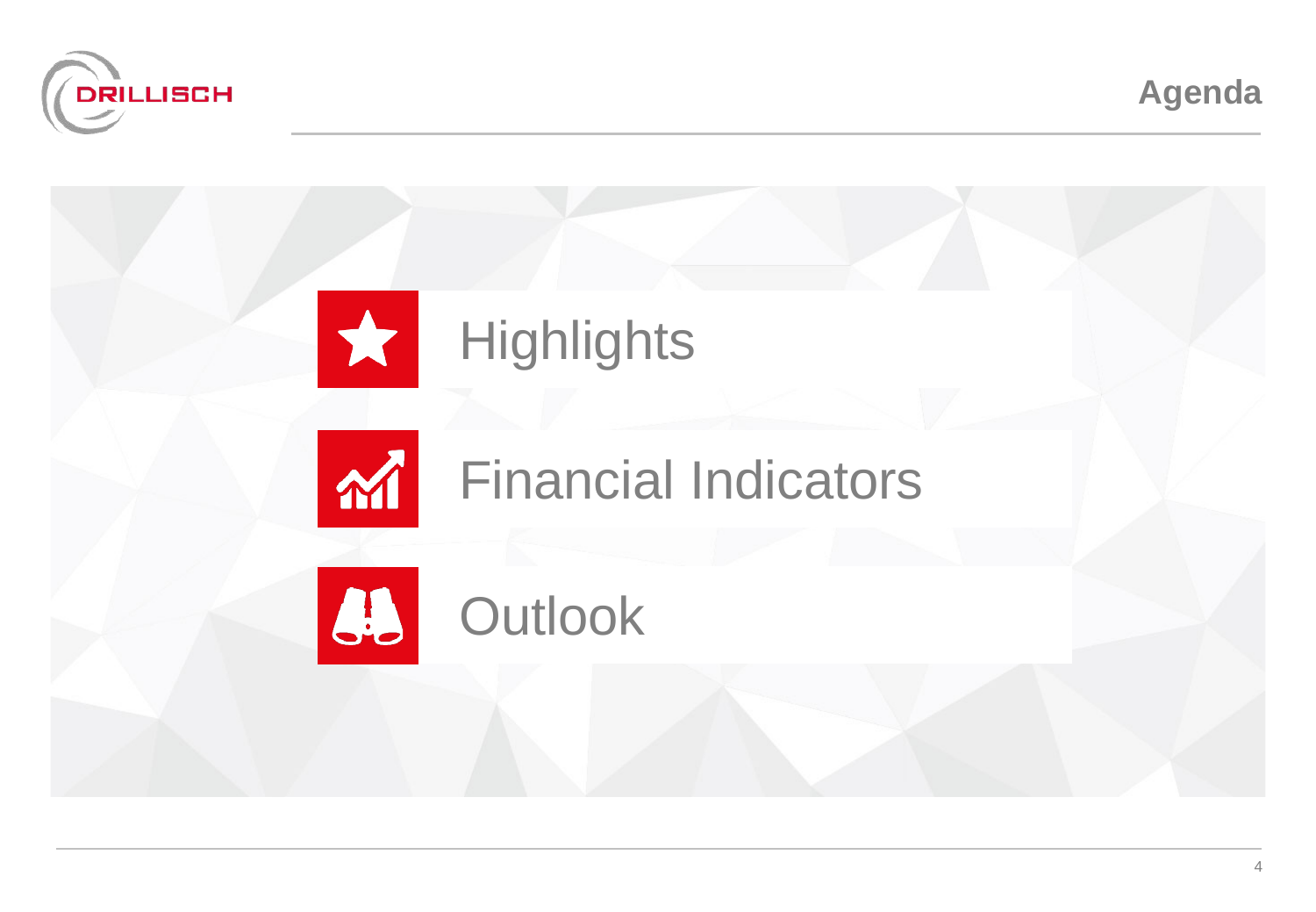

| <b>Highlights</b>           |  |
|-----------------------------|--|
| <b>Financial Indicators</b> |  |
| Outlook                     |  |

### **Successful conclusion of the acquisition of 1&1**

- Successful conclusion of the 1&1 acquisition per 8 September 2017
- Management team strengthened by Martin Witt since 1 October 2017
- Integration of 1&1 in the Drillisch Group successfully started
	- 1&1 products have been offered in Yourfone shops since 5 July 2017
	- Additional synergies result from the joint procurement of hardware
	- 1&1 mobile products with LTEmax at speeds up to (225 Mbit/s) marketed since November under MBA contract
- Aggregate adjusted EBITDA: forecast of €630m-€640m for 2017 confirmed

## **Drillisch - the strong fourth force on the German telecommunications market**

- Powerful full-service telecommunications provider under the umbrella of United Internet AG
- Unlimited access to all current and future technologies in the TEF D network
- Expansion of product portfolio by the addition of convergence products (DSL, TV and content)
- On a peer level with the network operators, but with significantly lower CAPEX requirements

#### Continuation of the successful Company history with the acquisition of 1&1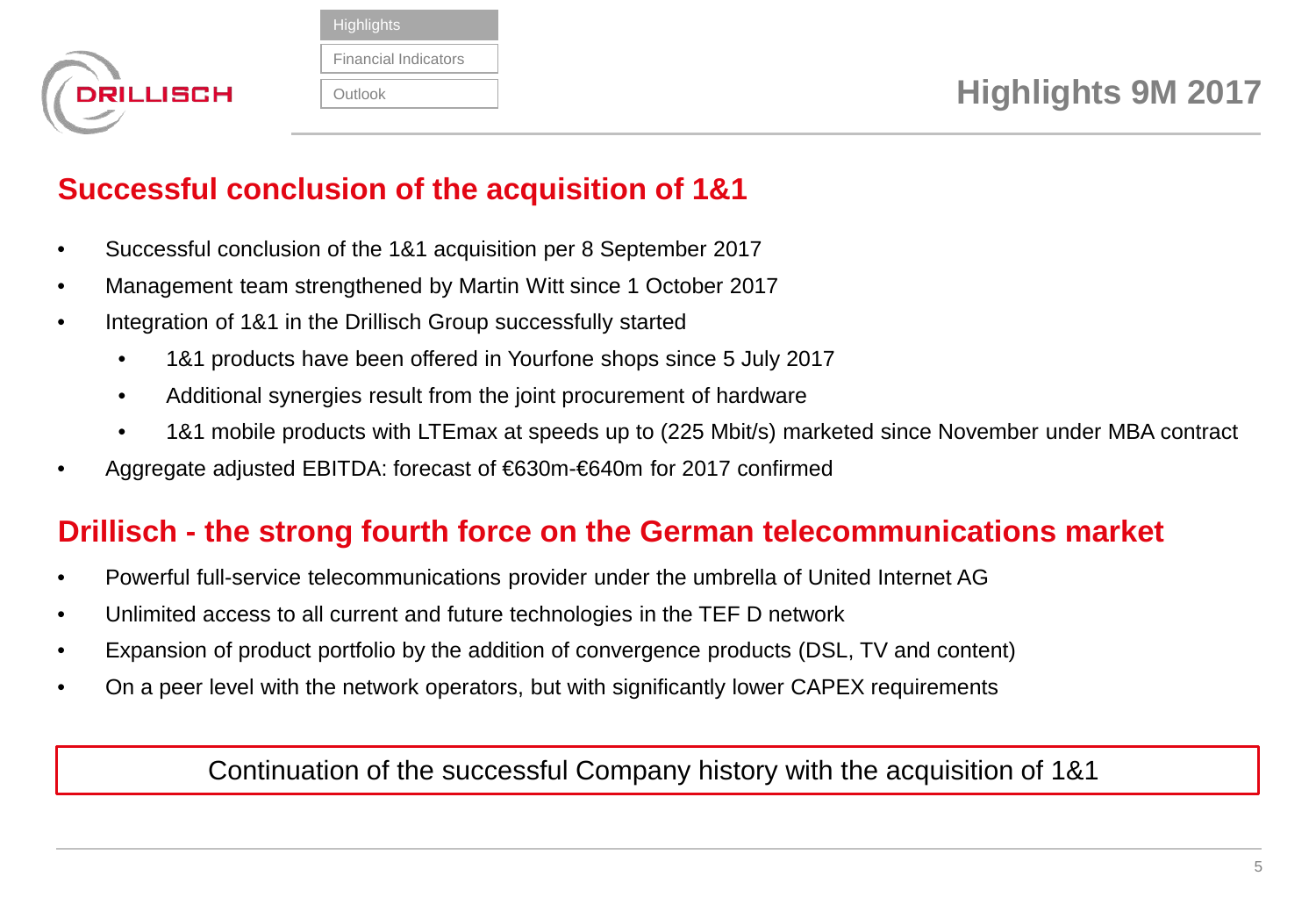**Highlights** 

Financial Indicators

**Outlook** 

**DRILLISCH** 

# **Next steps in the integration of 1&1**



(1) Incl. Winsim, Discosurf, Simply, McSim, maxim, DeutschlandSIM, PremiumSIM, DiscoTel, Hello mobil and DiscoPlus.

Incl. web.de, GMX, Winsim, Discosurf, Simply, McSim, maxim, DeutschlandSIM, PremiumSIM, DiscoTel, Hello mobil and DiscoPlus.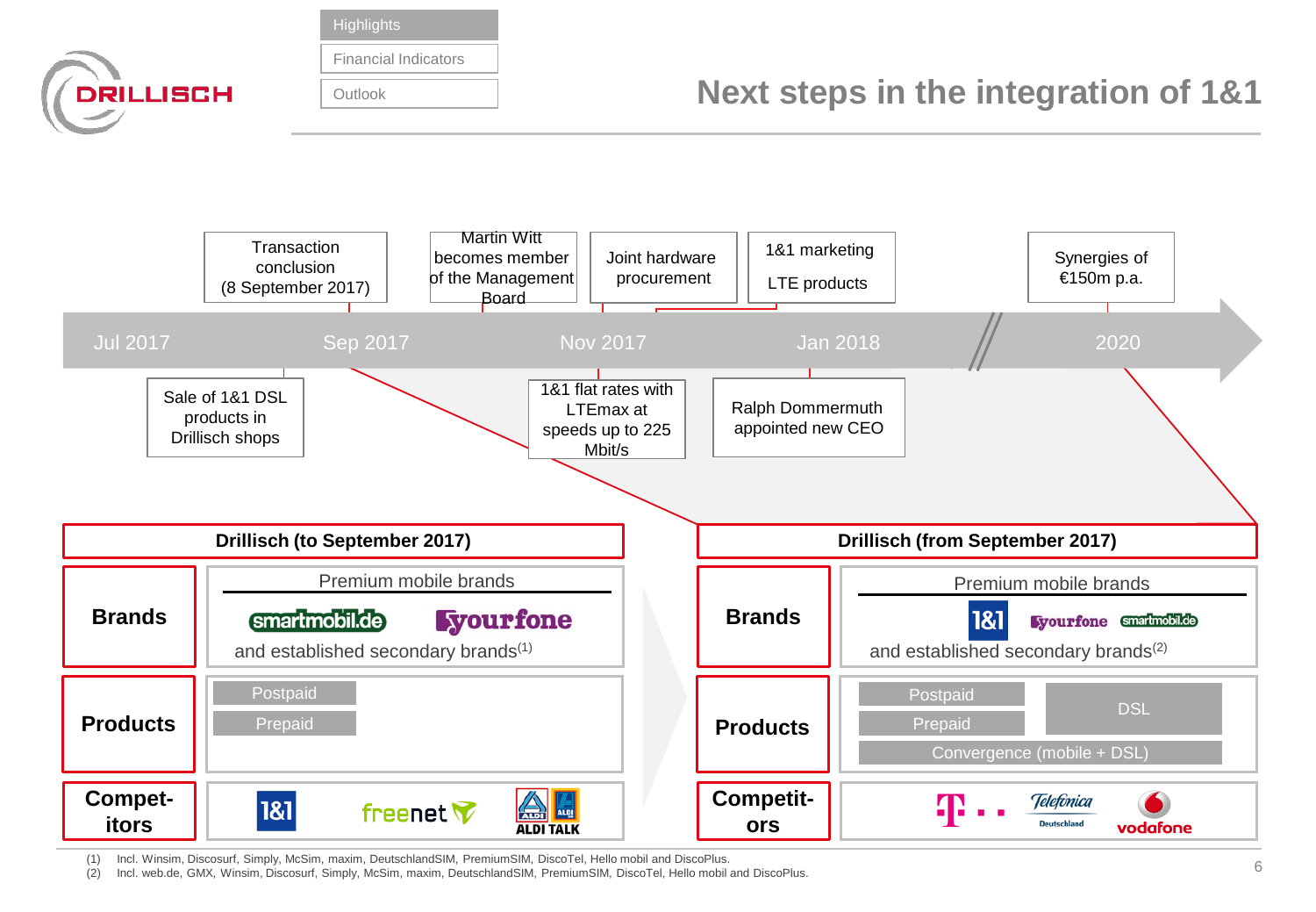**Highlights** 

Financial Indicators

**Outlook** 

**DRILLISCH** 

**Subscriber Development**



**Additional potential for operating growth and enhanced efficiency**

**Improved utilisation of capacity** 

**Portfolio of DSL and bundled products**

**Cost synergies (e.g. purchasing, marketing)**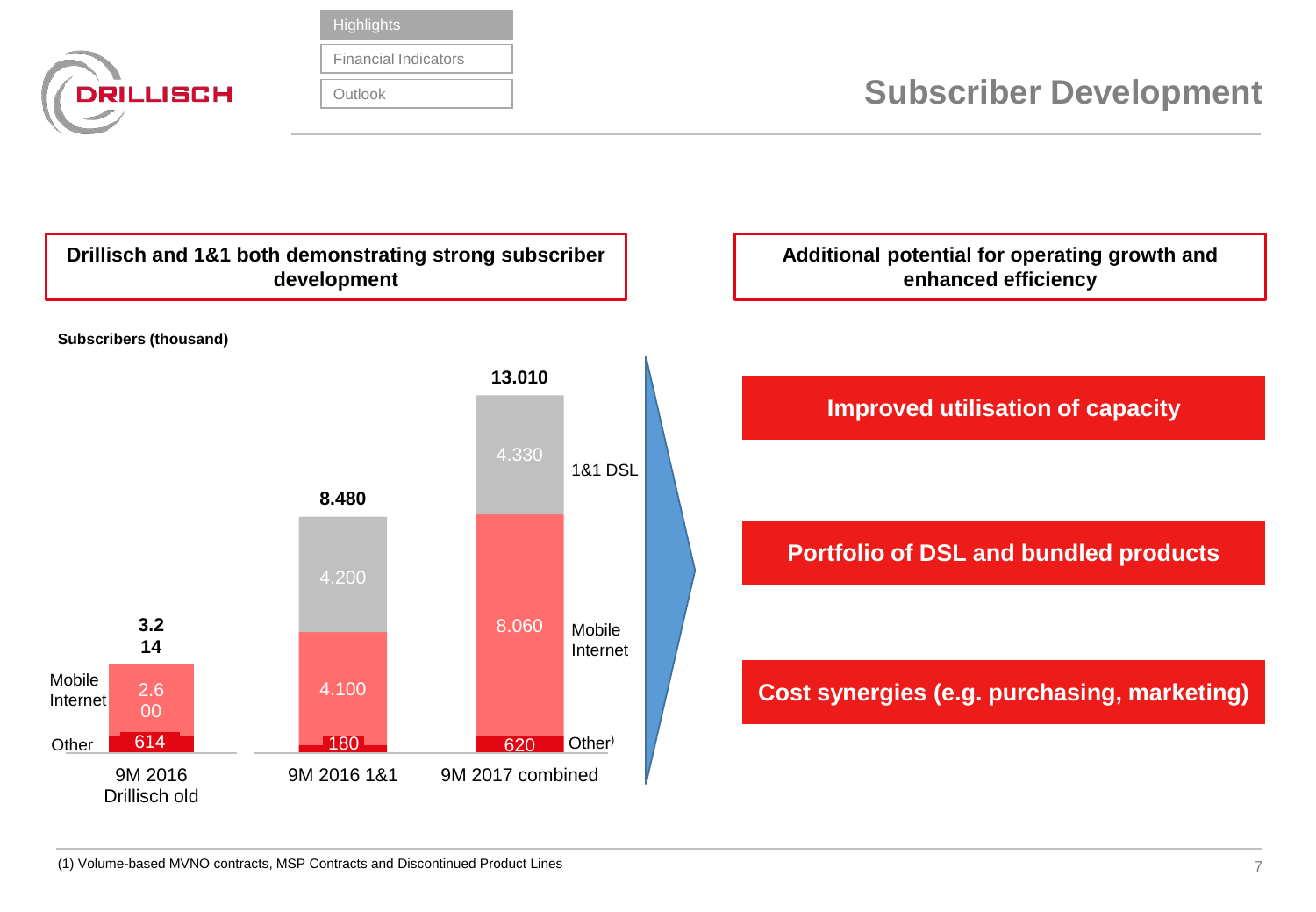

| Highlights                  |
|-----------------------------|
|                             |
| <b>Financial Indicators</b> |
|                             |
| Outlook                     |
|                             |

# **Highlights Financial Indicators 9M 2017**

| <b>Forecasts by the beat</b>             | Drillisch's 9-month results in line with expectations<br>$\bullet$<br>Stand-Alone EBITDA 2017 forecast remains at €160m-€170m<br>EBITDA adjusted Drillisch combined €520-€530 million<br>Integration of 1&1 in Drillisch successfully started<br>$\bullet$<br>Increasing profitability through subscriber growth and improved customer mix |
|------------------------------------------|--------------------------------------------------------------------------------------------------------------------------------------------------------------------------------------------------------------------------------------------------------------------------------------------------------------------------------------------|
| <b>Strong balance</b><br>sheet structure | Strong balance sheet structure with low indebtedness<br>High financial and strategic flexibility<br>$\bullet$                                                                                                                                                                                                                              |
| <b>Strong cash flow</b>                  | Low investment expenses<br>$\bullet$<br>Strong EBITDA/free cash flow ratio<br>Appropriate sharing of corporate success with shareholders<br>$\bullet$                                                                                                                                                                                      |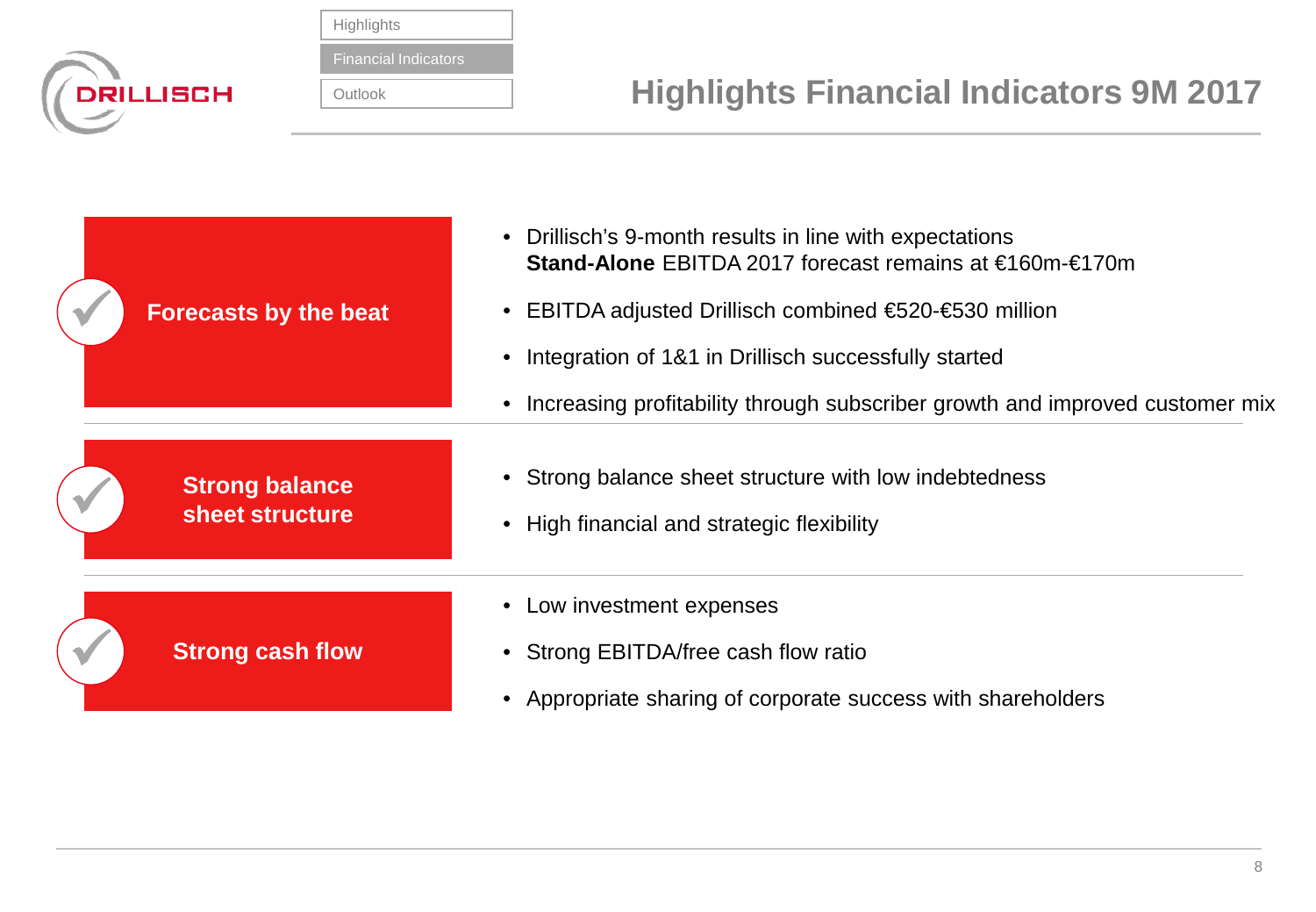|                  | Highlights                  |
|------------------|-----------------------------|
|                  | <b>Financial Indicators</b> |
| <b>DRILLISCH</b> | Outlook                     |
|                  |                             |

- Pursuant to the IFRS that are to be applied; The acquisition of 1&1 by Drillisch AG is to be evaluated as a reverse acquisition.
- For this reason, the results of 1&1 from the first 9 months of 2017 and results of Drillisch AG as of the time of acquisition (8 September 2017) are disclosed in the figures for the 9 months.
	- It is no longer possible to compare the balance sheet and the comprehensive income statement from previous Drillisch financial statements.

### **Financial indicators for the first 9 months1**

| $(in \oplus n)$                              | 9M 2017       | <b>9M 2016</b> |
|----------------------------------------------|---------------|----------------|
| Subscribers total                            | 13.02 million | 8,48 million   |
| Thereof subscribers in current product lines | 12.39 million | 8.30 million   |
| Revenue                                      | 1,965.2       | 1,788.4        |
| <b>EBITDA</b>                                | 352.7         | 282.9          |
| Margin                                       | 17.9%         | 15.8%          |
| <b>EBIT</b>                                  | 328.9         | 277.0          |
| Margin                                       | 16.7%         | 15.5%          |
| Cash flow from current business activities   | 299.5         | 44.0           |
| Cash flow from investment activities         | 25.2          | (22.8)         |
| Cash flow from financing activities          | (185.9)       | (37.8)         |
| Free cash flow $(2)$                         | 290.9         | 21.2           |

(1) From ongoing activities

(2) Definition of FCF: cash flow from current business activities less CAPEX.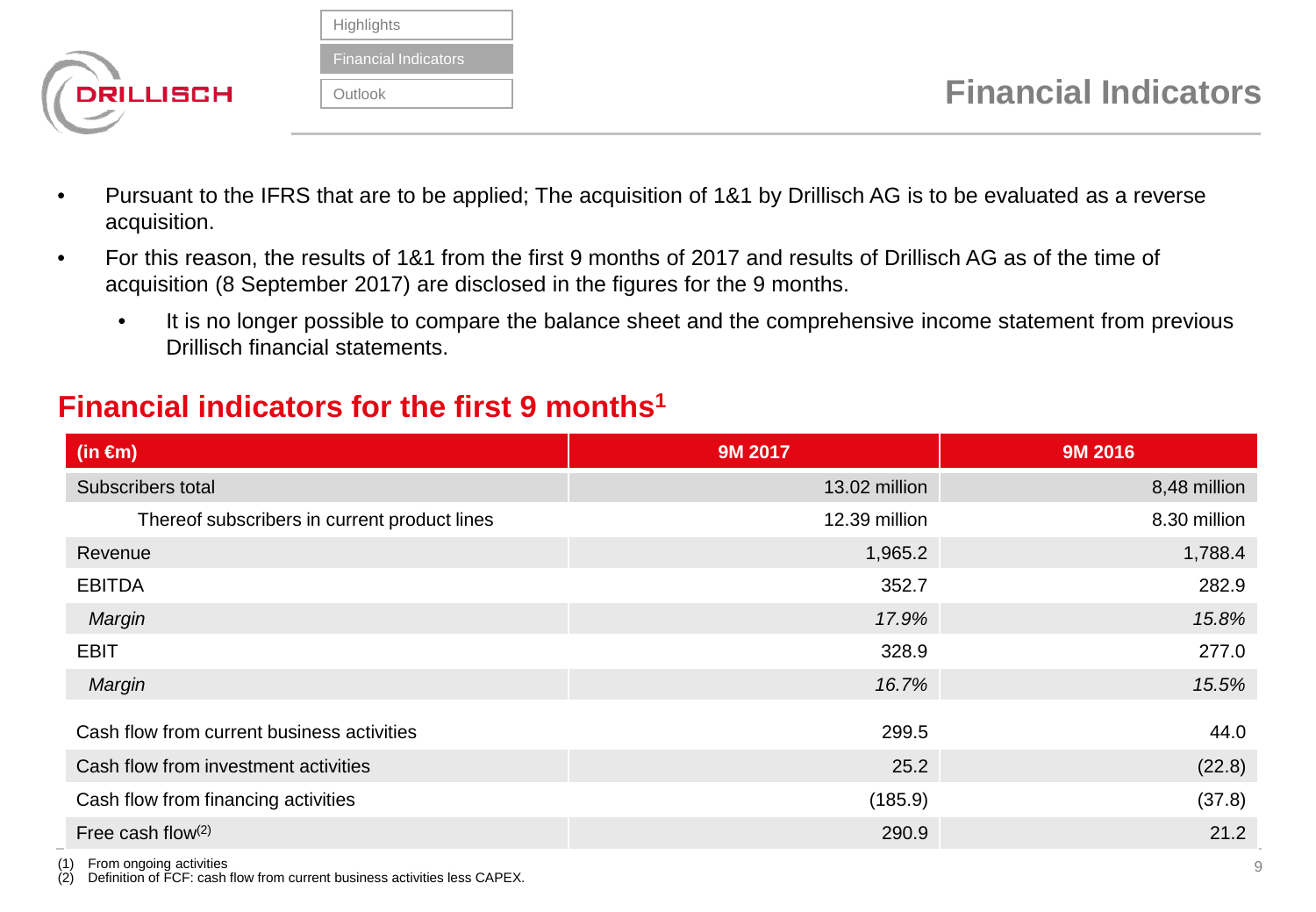| DRILLISCH                                                               | Highlights<br><b>Financial Indicators</b><br>Outlook |                              |                                                |                | <b>Balance Sheet</b>                   |
|-------------------------------------------------------------------------|------------------------------------------------------|------------------------------|------------------------------------------------|----------------|----------------------------------------|
|                                                                         |                                                      |                              | 30 September 2017                              |                |                                        |
|                                                                         |                                                      | $(in \infty)$                | <b>EQUITY AND LIABILITIES</b><br><b>ASSETS</b> |                |                                        |
|                                                                         |                                                      |                              | 4,694.0                                        | 4,694.0        |                                        |
| $\checkmark$<br>Low level of indebtedness<br>✓                          | 1&1 acquisition financed from equity                 | Short-term<br>assets<br>Cash | 591.5<br>$\vert$ 39.2 $\vert$                  | 726.3<br>222.5 | Short-term<br>liabilities<br>Long-term |
| High equity ratio permits high<br>$\checkmark$<br>financial flexibility |                                                      |                              |                                                |                | liabilities<br>Shareholders' equity    |
|                                                                         |                                                      | Long-term assets             | 4,063.3                                        | 3,745.2        |                                        |

Equity ratio 79.8%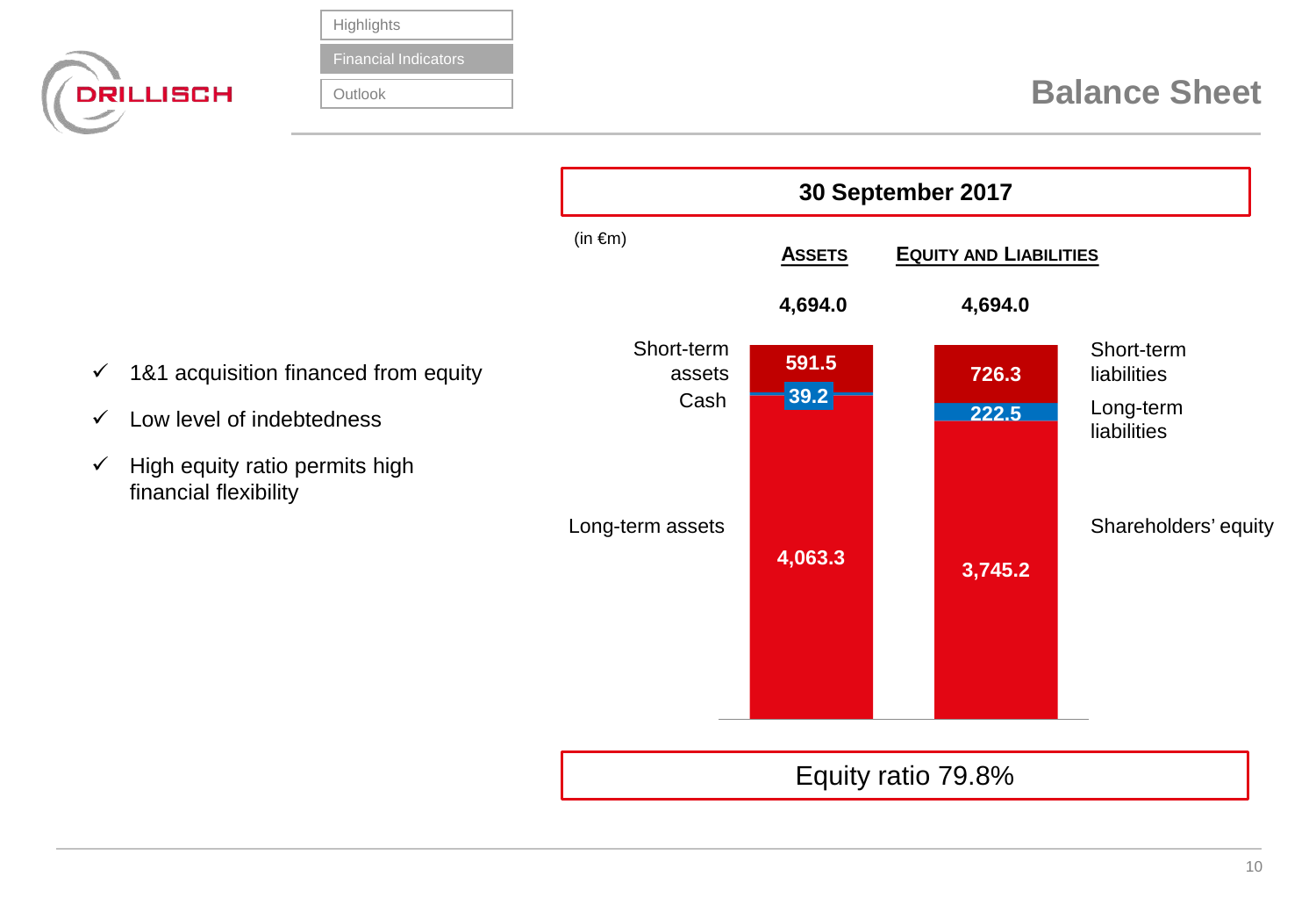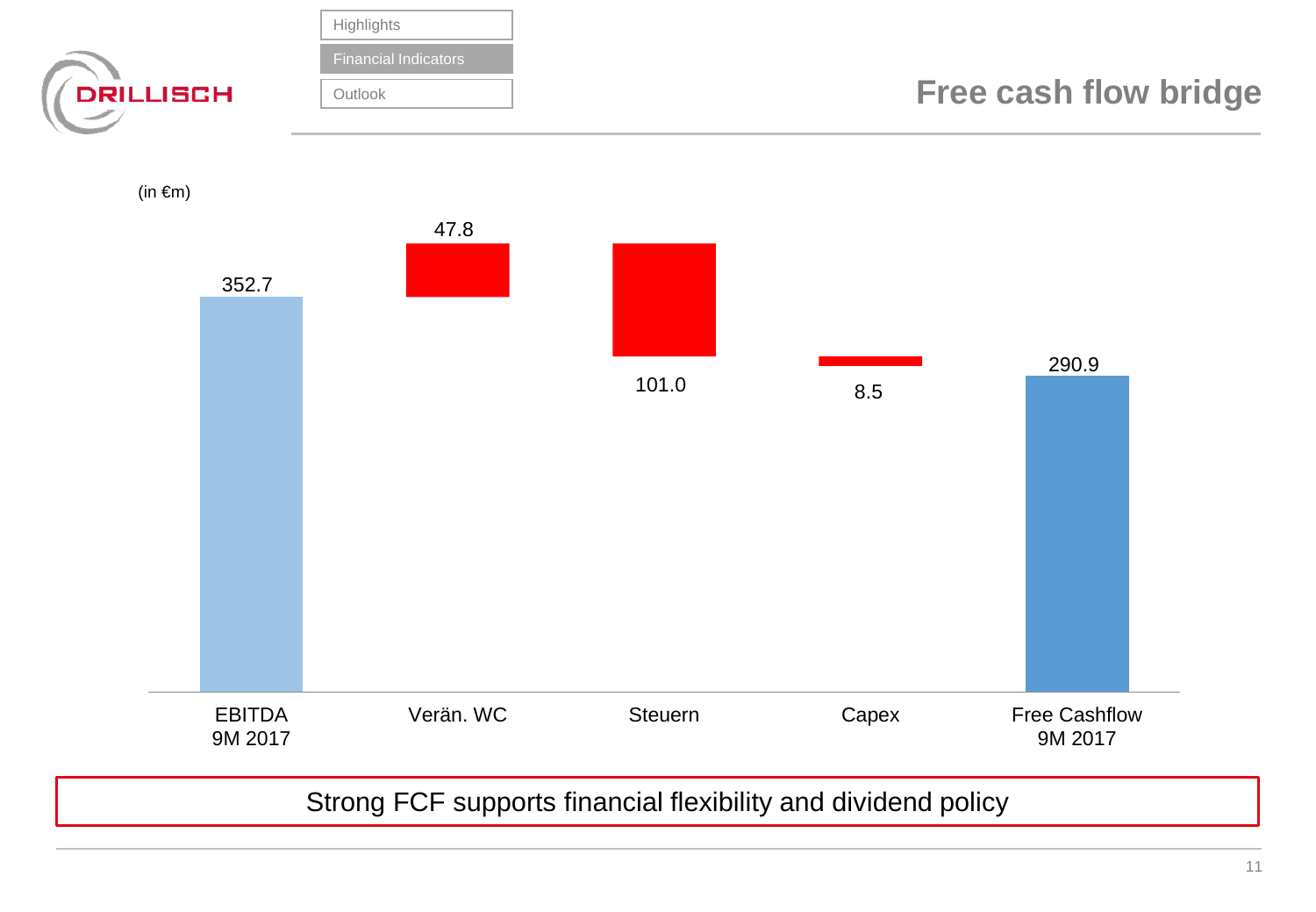

| Highlights                  |
|-----------------------------|
|                             |
| <b>Financial Indicators</b> |
|                             |
| Outlook                     |
|                             |

**Creation of No. 4 on the German telecommunications market**

- Current brand and product portfolio supplemented by the strong premium brand 1&1
- Strong market position in mobile services and DSL segment (convergence)
- Adress of all customer segments
- Best value for money in conjunction with outstanding service quality
- Leading online distribution in combination with additional coverage offline
- Access to the second largest fibre network in Germany (Versatel)

Strong fourth force on the German telecommunications network with sustained profitability displaying increasing growth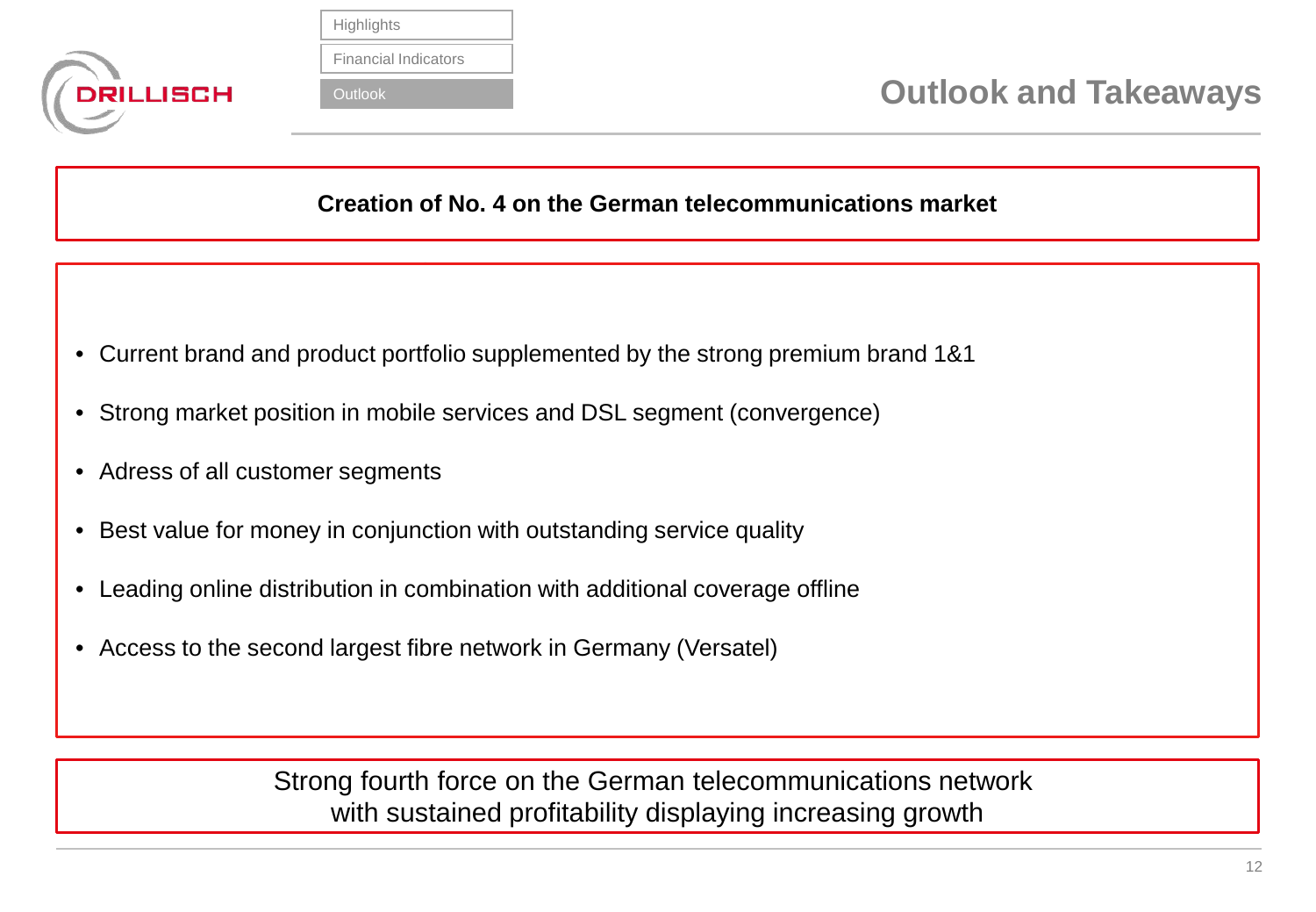

| Highlights                  |
|-----------------------------|
|                             |
| <b>Financial Indicators</b> |
|                             |
| Outlook                     |
|                             |



Acquisition of 1&1 completed - integration of 1&1 started



EBITDA forecast for combined Drillisch Group of €520-€530 million (1) Aggregated EBITDA (adjusted) forecast of €630m-€640m for the combined Drillisch and 1&1



Significant potential for growth and increased efficiency